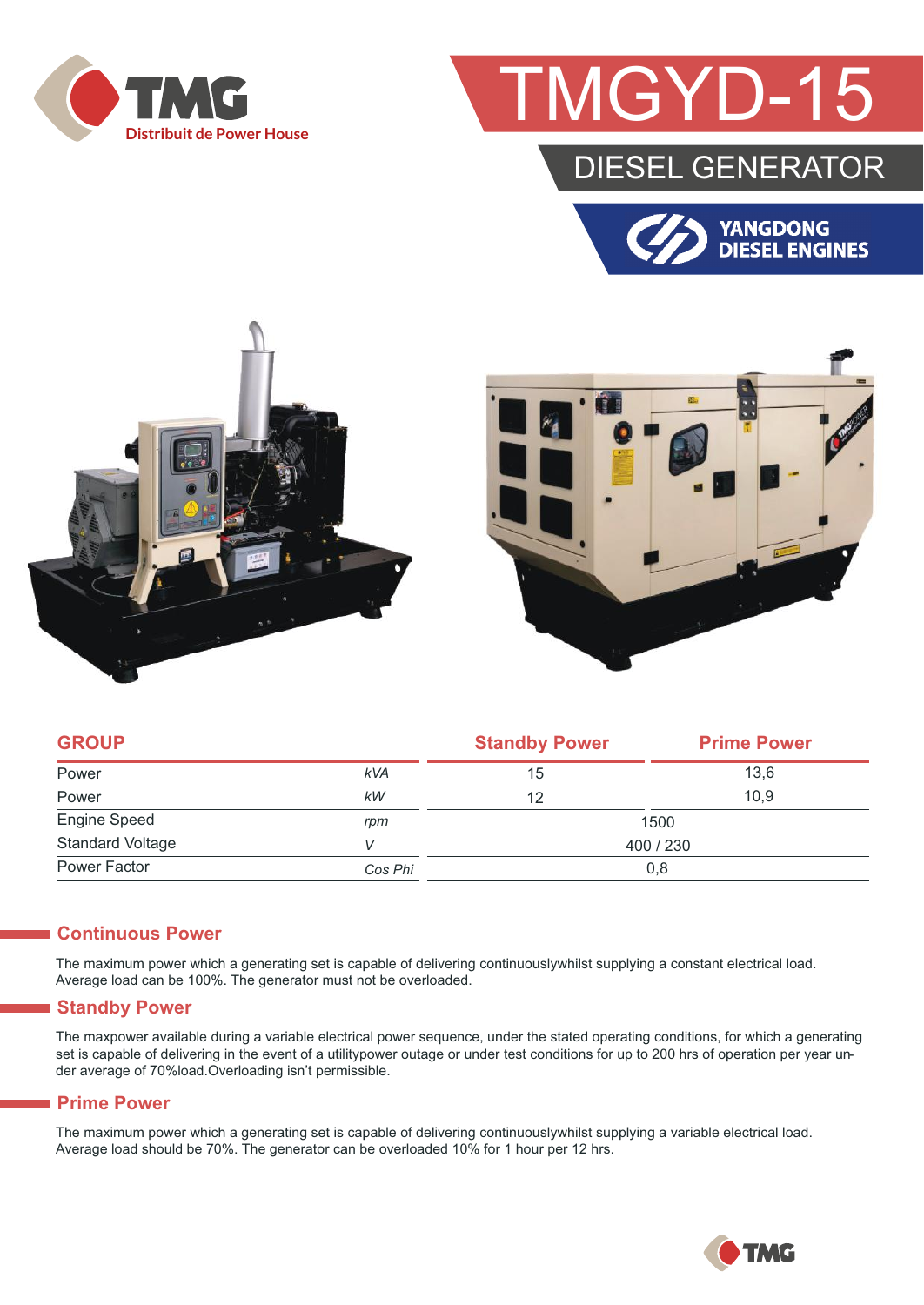

# TMGYD-15

#### **Engine Properties**

Ť,

| <b>Brand</b>                      |       | YANGDONG                  |  |  |
|-----------------------------------|-------|---------------------------|--|--|
| <b>Model</b>                      |       | <b>YD385D</b>             |  |  |
| <b>Standby</b>                    | kW    | 12                        |  |  |
| <b>Prime</b>                      | kW    | 11                        |  |  |
| <b>Cylinder Displacement</b>      | It.   | 1,5                       |  |  |
| <b>Number of Cylinders / Type</b> |       | $3/$ in line              |  |  |
| <b>Bore x Stroke</b>              | mmxmm | 85x90                     |  |  |
| <b>Compression Ratio</b>          |       | 18:1                      |  |  |
| <b>Governor Type</b>              |       | Mechanic/Electronic       |  |  |
| <b>Idle Speed</b>                 | rpm   | 1500                      |  |  |
| <b>Aspiration</b>                 |       | <b>Natural Aspiration</b> |  |  |
| <b>Injection Type</b>             |       | Direct Injection          |  |  |
| <b>Cooling System</b>             |       | Liquid Cooled             |  |  |
| <b>Fuel Consumption%100</b>       | It/h  | 3,3                       |  |  |
| <b>Fuel Consumption%75</b>        | It/h  | 2,4                       |  |  |
| <b>Fuel Consumption%50</b>        | It/h  | 1,6                       |  |  |
| <b>Oil Capacity</b>               | It.   | 4,5                       |  |  |
| <b>Cooling Liquid Capacity</b>    | It.   | 10,4                      |  |  |
| <b>Voltage</b>                    | V     | 12                        |  |  |
| <b>Battery Capacity</b>           | Α     | 60                        |  |  |

#### **Alternator Properties**

| V<br><b>Output Voltage</b>                   |      | 230/400     |  |  |
|----------------------------------------------|------|-------------|--|--|
| <b>Frequency</b>                             | НZ   | 50          |  |  |
| <b>Automatic Voltage Regulation</b><br>$±\%$ |      | 0,5         |  |  |
| <b>Phase</b>                                 |      | 3           |  |  |
| Pole                                         |      | 4           |  |  |
| Overload                                     |      | 1 Hour %110 |  |  |
| <b>Voltage Regulation</b>                    |      | ±%1         |  |  |
| <b>Power Factor</b>                          | Cosq | 0,8         |  |  |
| <b>Warning System</b>                        |      | Self Alert  |  |  |
| <b>AVR Model</b>                             |      | SX460       |  |  |
| <b>Total Harmonic Losing</b>                 |      | ≤%3         |  |  |
| <b>Connecting Type</b>                       |      | Star        |  |  |
| <b>Protection Class</b>                      |      | IP 23       |  |  |
| <b>Isolation Class</b>                       |      | н           |  |  |

#### **Diemensions**







#### **Canopied Canopied Canopied Canopied Canopied** Canopied Canopied Canopied Canopied Canopied Canopied Canopied Canopied Canopied Canopied Canopied Canopied Canopied Canopied Canopied Canopied Canopied Canopied Canopied Cano

| LxWxH                     | mm | 2000x950x1260 | L x W x H                 | mm  | 1700x950x1100 |
|---------------------------|----|---------------|---------------------------|-----|---------------|
| Weight                    | kg | 650           | Weight                    | ΚG  | 456           |
| <b>Fuel Tank Capacity</b> |    | 85            | <b>Fuel Tank Capacity</b> | It. | 85            |

#### **Standard Specification**

Some standard equipments that TMG POWER provides with generator sets;

- 50°C cooland radiator
- Flexible fuelpipes and oil drain valve
- Engine jacket heater
- 4 pole synchronous type self-excited brushless alternator
- Battery and wires
- Entegrated fuel tank
- User and maintenance manual
- Oil and antifreeze
- Datakom D-300 controller
- Battery charger
- Electrical circuit diagram